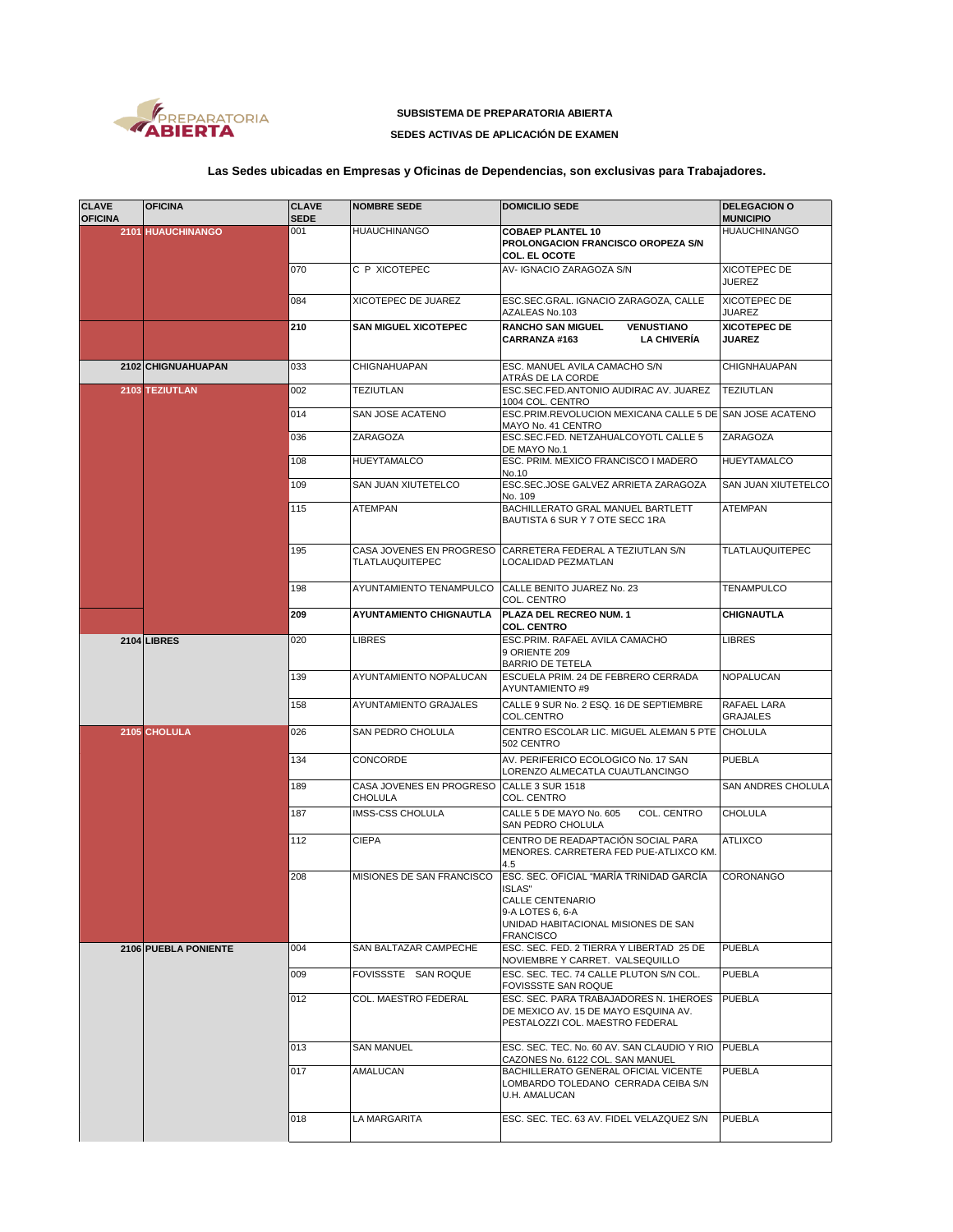|                                 | 019 | PROL. REFORMA SUR                          | ESC. SEC. TEC. No.2 PROLONGACIÓN<br>REFORMA 4 SUR 311, FRANCISCO I. MADERO                                        | <b>PUEBLA</b>                        |
|---------------------------------|-----|--------------------------------------------|-------------------------------------------------------------------------------------------------------------------|--------------------------------------|
|                                 |     |                                            |                                                                                                                   |                                      |
|                                 | 032 | <b>IMSS ZAVALETA</b>                       | CENTRO DE CAPACITACIÓN PARA<br>TRABAJADORES CALZADA ZAVALETA No. 5519                                             | PUEBLA                               |
| <b>2107 IZUCAR DE MATAMOROS</b> | 005 | <b>IZUCAR DE MATAMOROS</b>                 | ESC. SEC. GRAL. RODOLFO SANCHEZ<br>TABOADA CARRET. A OAXACA S/N SAN<br><b>MIGUEL</b>                              | <b>IZUCAR DE</b><br><b>MATAMOROS</b> |
|                                 | 137 | CHAIUTLA DE TAPIA                          | ESC. PRIMARIA LEONA VICARIO AV. 5 DE MAYO CHAIUTLA DE TAPIA<br>#11 COL. CENTRO                                    |                                      |
| 2108 ACATLAN                    | 021 | <b>ACATLAN DE OSORIO</b>                   | ESC. PRIM. FED. BENITO JUAREZ GARCIA<br>XICOTENCATL No.401 BARRIO DE SAN MIGUEL                                   | <b>ACATLAN DE OSORIO</b>             |
| 2109 TEPEACA                    | 011 | <b>ACATZINGO</b>                           | BACHILLERATO VALLE DE ACATZINGO AV. 7<br>PTE. #1710<br>FRACC.<br><b>ALHUELICA</b>                                 | <b>ACATZINGO</b>                     |
|                                 | 042 | <b>TEPEACA</b>                             | BACHILLERATO GENERAL MANUEL AVILA<br><b>CASTILLO</b><br>CALLE MORELOS NORTE NÚM. 109, COL.<br><b>CENTRO</b>       | <b>TEPEACA</b>                       |
|                                 | 044 | AYUNTAMIENTO ACAJETE                       | BIBLIOTECA PUBLICA MUNICIPAL<br>$\overline{7}$<br>PONIENTE NUM. 90                                                | <b>ACAJETE</b>                       |
|                                 | 051 | TECAMACHALCO                               | ESC. PRIM. MIGUEL HIDALGO Y COSTILLA<br>7 PONIENTE 101, COL. CENTRO                                               | TECAMACHALCO                         |
|                                 | 100 | C P TECALI                                 | CALLE DE HERRERA S/N<br><b>TECALI</b>                                                                             | <b>TECALI DE HERRERA</b>             |
|                                 | 120 | AYUNTAMIENTO AMOZOC                        | 8 OTE S/N MAXIMINO AVILA CAMACHO<br>AMOZOC DE MOTA                                                                | AMOZOC                               |
|                                 | 133 | <b>PALMARITO</b>                           | <b>BACHILLERATO JOSÉ MARÍA MORELOS Y</b><br><b>PAVÓN</b><br><b>CALLE 13 SUR</b><br><b>COL. CENTRO</b>             | <b>PALMARITO</b><br><b>TOCHAPAN</b>  |
|                                 | 174 | <b>GRUPO CALIDRA</b>                       | CALIDRA DE ORIENTE S.A. DE C.V.<br>EX - HACIENDA SAN MARTIN<br>LA JOYA S/N, C.P. 75110, ACAJETE, PUE.             | <b>ACAJETE</b>                       |
|                                 | 177 | CHACHAPA                                   | CALLE LOS PINOS 713<br>COL. EL ARENAL<br>SAN SALVADOR CHACHAPA                                                    | AMOZOC                               |
| 2110 TEHUACAN                   | 006 | TEHUACAN I                                 | ESC.SEC. PROFR. RAUL LOPEZ RAMIREZ<br>MIGUEL DE CERVANTES S/N FRACC. EL<br><b>MOLINO</b>                          | <b>TEHUACAN</b>                      |
|                                 | 028 | <b>TEHUACAN II</b>                         | ESC. INGENIERO PASTOR ROUAIX<br>3 SUR Y 9 ORIENTE No. 901                                                         | <b>TEHUACAN</b>                      |
|                                 | 037 | TEHUACAN                                   | ESC.SEC. PROFR. RAUL LOPEZ RAMIREZ<br>MIGUEL DE CERVANTES S/N FRACC. EL<br><b>MOLINO</b>                          | <b>TEHUACAN</b>                      |
|                                 | 165 | TEPANCO DE LOPEZ                           | ESC. PRIM. OFICIAL MIGUEL HIDALGO<br>AV. AYUNTAMIENTO No. 2                                                       | TEPANCO DE LOPEZ                     |
|                                 | 203 | <b>IMSS TEHUACAN</b>                       | 26 SUR 1924<br>COL. PUEBLA                                                                                        | <b>TEHUACAN</b>                      |
|                                 | 204 | TEHUACAN III                               | ESC. MANUEL PEREYRA MEJIA<br>7 NORTE No. 201                                                                      | <b>TEHUACAN</b>                      |
|                                 | 211 | <b>MIAHUATLAN</b>                          | ESC. SEC. TEC. No. 47<br>CALLE 3 SUR<br><b>BARRIO SANTA CLARA</b>                                                 | <b>SANTIAGO</b><br>MIAHUATLAN        |
| <b>2111 PUEBLA ORIENTE</b>      | 004 | SAN BALTAZAR CAMPECHE                      | ESC. SEC. FED. 2 TIERRA Y LIBERTAD 25 DE<br>NOVIEMBRE Y CARRET. VALSEQUILLO                                       | <b>PUEBLA</b>                        |
|                                 | 009 | FOVISSSTE SAN ROQUE                        | ESC. SEC. TEC. 74 CALLE PLUTON S/N COL.<br>FOVISSSTE SAN ROQUE                                                    | <b>PUEBLA</b>                        |
|                                 | 012 | COL. MAESTRO FEDERAL                       | ESC. SEC. PARA TRABAJADORES N. 1HEROES<br>DE MEXICO AV. 15 DE MAYO ESQUINA AV.<br>PESTALOZZI COL. MAESTRO FEDERAL | <b>PUEBLA</b>                        |
|                                 | 013 | <b>SAN MANUEL</b>                          | ESC. SEC. TEC. No. 60 AV. SAN CLAUDIO Y RIO<br>CAZONES No. 6122 COL. SAN MANUEL                                   | <b>PUEBLA</b>                        |
|                                 | 017 | AMALUCAN                                   | BACHILLERATO GENERAL OFICIAL VICENTE<br>LOMBARDO TOLEDANO CERRADA CEIBA S/N<br>U.H. AMALUCAN                      | PUEBLA                               |
|                                 | 018 | <b>LA MARGARITA</b>                        | ESC. SEC. TEC. 63 AV. FIDEL VELAZQUEZ S/N                                                                         | <b>PUEBLA</b>                        |
|                                 | 019 | PROL. REFORMA SUR                          | ESC. SEC. TEC. No.2 PROLONGACIÓN<br>REFORMA 4 SUR 311, FRANCISCO I. MADERO                                        | <b>PUEBLA</b>                        |
|                                 | 124 | <b>INSTITUTO POBLANO DE LA</b><br>JUVENTUD | 11 NTE Y 8 PTE. 806 COL. CENTRO                                                                                   | <b>PUEBLA</b>                        |
|                                 | 186 | ESCUELA SECUNDARIA<br>TECNICA No. 1        | <b>22 ORIENTE 1402</b><br>COL. XONACA                                                                             | <b>PUEBLA</b>                        |
|                                 | 188 | CASA DE JOVENES EN<br>PROGRESO AMOZOC      | CARREERA FEDERAL PUEBLA-TEHUACAN<br>KM 20,                                                                        | AMOZOC                               |
| 2112 PUEBLA NORTE               | 004 | SAN BALTAZAR CAMPECHE                      | ESC. SEC. FED. 2 TIERRA Y LIBERTAD 25 DE<br>NOVIEMBRE Y CARRET. VALSEQUILLO                                       | <b>PUEBLA</b>                        |
|                                 | 009 | FOVISSSTE SAN ROQUE                        | ESC. SEC. TEC. 74 CALLE PLUTON S/N COL.<br>FOVISSSTE SAN ROQUE                                                    | <b>PUEBLA</b>                        |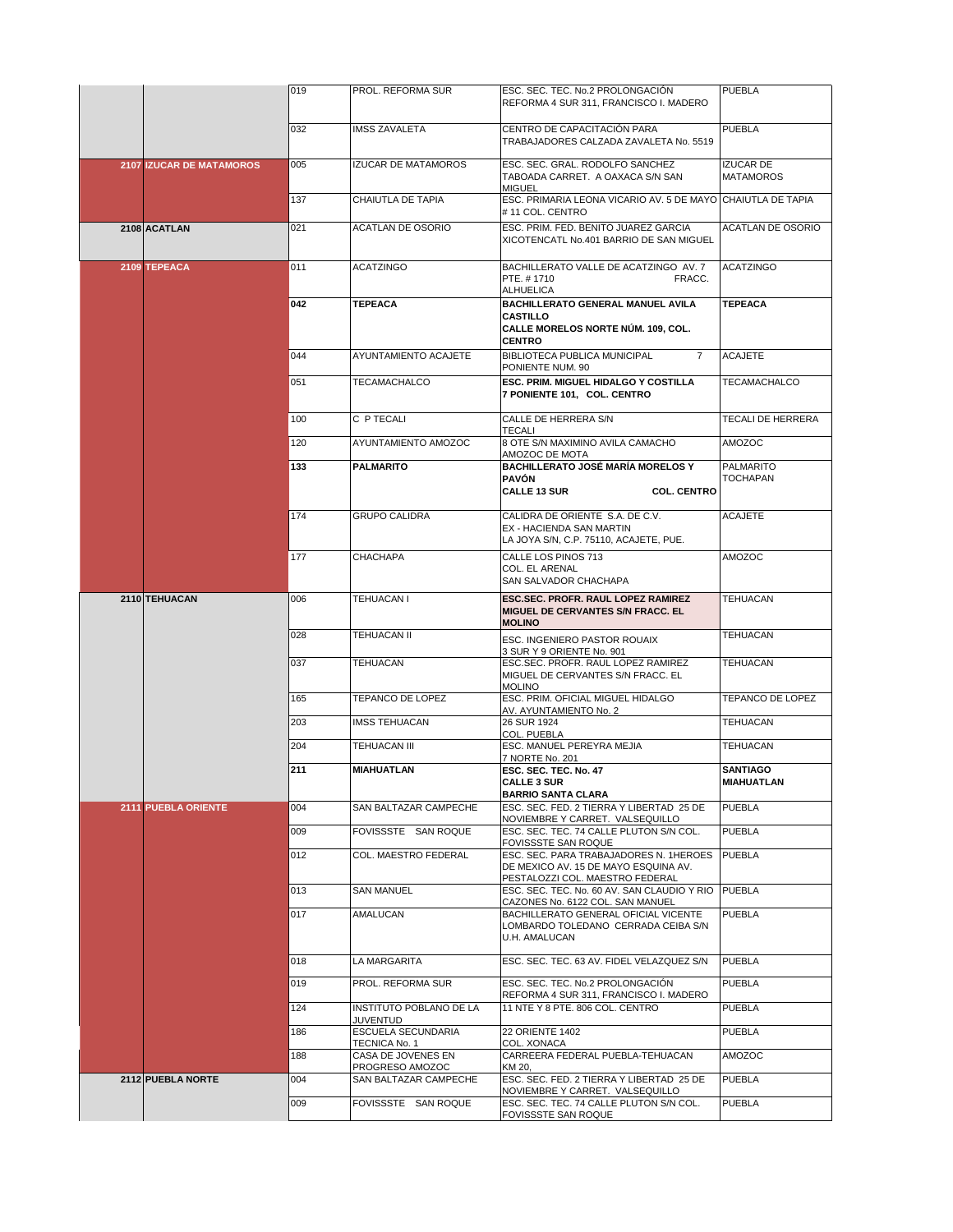|                 | 012 | COL. MAESTRO FEDERAL                     | ESC. SEC. PARA TRABAJADORES N. 1HEROES PUEBLA<br>DE MEXICO AV. 15 DE MAYO ESQUINA AV.<br>PESTALOZZI COL. MAESTRO FEDERAL |                      |
|-----------------|-----|------------------------------------------|--------------------------------------------------------------------------------------------------------------------------|----------------------|
|                 | 013 | <b>SAN MANUEL</b>                        | ESC. SEC. TEC. No. 60 AV. SAN CLAUDIO Y RIO PUEBLA                                                                       |                      |
|                 | 015 | C P PUEBLA                               | CAZONES No. 6122 COL. SAN MANUEL<br>KM 2.5 CARRETERA AL BATAN S/N. COL.                                                  | <b>PUEBLA</b>        |
|                 | 017 | <b>AMALUCAN</b>                          | LOMAS DE SAN MIGUEL<br>BACHILLERATO GENERAL OFICIAL VICENTE<br>LOMBARDO TOLEDANO CERRADA CEIBA S/N<br>U.H. AMALUCAN      | <b>PUEBLA</b>        |
|                 | 018 | LA MARGARITA                             | ESC. SEC. TEC. 63 AV. FIDEL VELAZQUEZ S/N                                                                                | <b>PUEBLA</b>        |
|                 | 019 | PROL. REFORMA SUR                        | ESC. SEC. TEC. No.2 PROLONGACIÓN<br>REFORMA 4 SUR 311, FRANCISCO I. MADERO                                               | <b>PUEBLA</b>        |
|                 | 103 | <b>MABESA</b>                            | CAMINO REAL A SAN PABLO XOCHIMEHUACAN PUEBLA<br>NO. 7213<br>COL. LOMA                                                    |                      |
|                 | 114 | SAN PABLO XOCHIMEHUCAN                   | PRESIDENCIA FRANCISCO I. MADERO ESQ.<br>CON 5 DE MAYO                                                                    | <b>PUEBLA</b>        |
|                 | 123 | <b>CP PUEBLA FEMENIL</b>                 | KM 2.5 CARRETERA AL BATAN S/N. COL.<br>LOMAS DE SAN MIGUEL                                                               | <b>PUEBLA</b>        |
|                 | 148 | LUNKETEC DE MEXICO                       | CARR. FABRICAS COVADONGA #19-C COL.<br>AGRICOLA IGNACIO ZARAGOZA                                                         | <b>PUEBLA</b>        |
|                 | 156 | AYUNTAMIENTO<br><b>CUAUTLANCINGO</b>     | ESC. SECUNDARIA TECNICA No. 19<br>AV. MEXICO PUEBLA No. 2                                                                | <b>CUAUTLANCINGO</b> |
|                 | 157 | <b>IMSS-CSS PUEBLA</b>                   | CALLE 26 PTE. #1109<br>COL. SANTA ANITA                                                                                  | <b>PUEBLA</b>        |
|                 | 163 | CECATI <sub>8</sub>                      | 18 PTE. ESQ. 21 NORTE S/N COL. JESUS<br><b>GARCIA</b>                                                                    | <b>PUEBLA</b>        |
|                 | 166 | CECATI 18                                | CALZADA IGNACIO ZARAGOZA S/N ESQ.<br>FRANCISCO SARABIA COL. ADOLFO LOPEZ<br>MATEOS                                       | <b>PUEBLA</b>        |
|                 | 168 | RYC ALIMENTOS                            | PROLONGACION DE LA 27 NORTE N0. 10262<br>PARQUE INDUSTRIAL 5 DE MAYO                                                     | <b>PUEBLA</b>        |
|                 | 180 | HABITAT SAN APARICIO                     | CENTRO DE DESARROLLO COMUNITARIO<br>HABITAT SAN APARICIO 124 PONIENTE No. 26<br>COL. FUENTES DE SAN APARICIO             | PUEBLA               |
|                 | 181 | <b>HABITAT SAN RAMON</b>                 | CENTRO DE DESARROLLO COMUNITARIO<br>HABITAT SAN RAMON CALLE NARDOS No.<br>14102 2DA. SECCION SAN RAMON                   | <b>PUEBLA</b>        |
|                 | 182 | OXXO CEDIS                               | KM.117 AUTOPISTA MEXICO-PUEBLA NAVE 31<br>COL. SAN LORENZO ALMECATLA, C.P. 72700<br>CUAUTLANCINGO, PUE                   | <b>PUEBLA</b>        |
|                 | 185 | <b>VOLKSWAGEN</b><br><b>MEXICO</b>       | ACADEMY CALZADA ZAVALETA 1306-A LOCAL 108<br>PLAZA SOLÉ-ZAVALETA                                                         | <b>PUEBLA</b>        |
|                 | 197 | SEBN.MX                                  | SE BORDNETZE - MEXICO, S.A. DE C.V.<br>VIA CORTA PUEBLA - SANTA ANA<br>CHIAUTEMPAN KM 17.2                               | <b>PUEBLA</b>        |
|                 | 202 | COCA-COLA                                | SERVICIOS REFRESQUEROS DEL GOLFO Y<br><b>BAJÍO</b><br>BLVD. A No. 4<br>PARQUE INDUSTRIAL PUEBLA 2000                     | <b>PUEBLA</b>        |
|                 | 205 | CECEM IMSS LOMAS DE SAN<br><b>MIGUEL</b> | TECNOCHTITLAN S/N<br>COL. LOMAS DE SAN MIGUEL                                                                            | <b>PUEBLA</b>        |
|                 | 206 | <b>MAQUINSA</b>                          | RETORNO 2 BLVRD. ESTEBAN DE ANTUÑANO<br>8, CIUDAD TEXTIL, 74160 HUEJOTZINGO, PUE.                                        | <b>PUEBLA</b>        |
|                 | 212 | <b>GRUPO ANTOLÍN</b>                     | CALLE VIRGEN DE LA CARIDAD S/N LOTE 19 PUEBLA<br><b>CIUDAD INDUSTRIAL</b>                                                |                      |
| 2113 PUEBLA SUR | 004 | SAN BALTAZAR CAMPECHE                    | ESC. SEC. FED. 2 TIERRA Y LIBERTAD 25 DE<br>NOVIEMBRE Y CARRET. VALSEQUILLO                                              | <b>PUEBLA</b>        |
|                 | 009 | FOVISSSTE SAN ROQUE                      | ESC. SEC. TEC. 74 CALLE PLUTON S/N COL.<br><b>FOVISSSTE SAN ROQUE</b>                                                    | <b>PUEBLA</b>        |
|                 | 012 | COL. MAESTRO FEDERAL                     | ESC. SEC. PARA TRABAJADORES N. 1HEROES<br>DE MEXICO AV. 15 DE MAYO ESQUINA AV.<br>PESTALOZZI COL. MAESTRO FEDERAL        | <b>PUEBLA</b>        |
|                 | 013 | <b>SAN MANUEL</b>                        | ESC. SEC. TEC. No. 60 AV. SAN CLAUDIO Y RIO PUEBLA<br>CAZONES No. 6122 COL. SAN MANUEL                                   |                      |
|                 | 017 | AMALUCAN                                 | BACHILLERATO GENERAL OFICIAL VICENTE<br>LOMBARDO TOLEDANO CERRADA CEIBA S/N<br>U.H. AMALUCAN                             | <b>PUEBLA</b>        |
|                 | 018 | LA MARGARITA                             | ESC. SEC. TEC. 63 AV. FIDEL VELAZQUEZ S/N                                                                                | <b>PUEBLA</b>        |
|                 | 019 | PROL. REFORMA SUR                        | ESC. SEC. TEC. No.2 PROLONGACIÓN<br>REFORMA 4 SUR 311, FRANCISCO I. MADERO                                               | <b>PUEBLA</b>        |